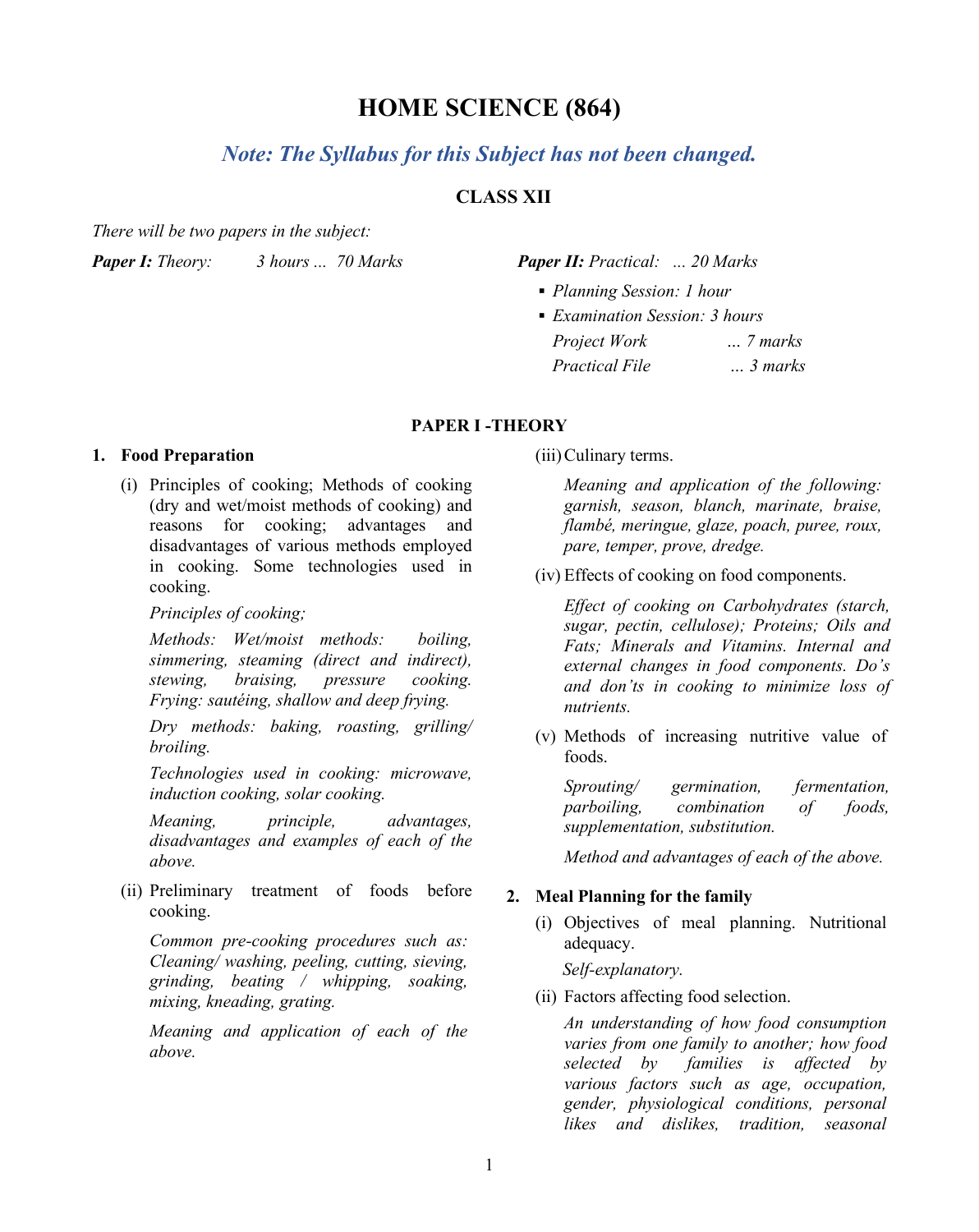*availability, economic considerations, religious beliefs, family size and composition.*

(iii) Meal planning for various age groups.

*An understanding of the nutritional needs of pre-school children, school-age children, adolescents, adults and the elderly. Making meal plans for these age groups based on their nutritional requirements and the RDAs.* 

(iv) Eating disorders; developing good food habits.

*An understanding of the following: (a) Anorexia nervosa (b) Bulimia (c) Binge eating disorder or obesity; ways to control the above eating disorders.*

*Developing good food habits: importance of breakfast, following regular meal patterns, avoiding junk food and skipping of meals; Food fads – meaning and examples.*

(v) Special diets.

*Meaning and types; factors to be kept in mind while preparing special diets for: fever (of short duration), diarrhea, diabetes, obesity, hypertension. A day's menu plan for each of the above.*

#### **3. Resource Management**

(i) Savings and Investments.

*Importance of savings and investments.* 

(ii) Avenues and schemes for savings and investments offered by different financial institutions.

*Banks:*

*Concept; function and types of accounts: savings, current, recurring and fixed deposit accounts in Banks: features, limitations; online banking: meaning, advantages and disadvantages. A brief understanding of NEFT.*

*Opening and operating a bank account, types of cheques, filling a deposit slip, procedure for making a demand draft, use of ATM, debit, credit cards and availing educational loans.*

*Post office:*

*Concept; function and types of accounts: savings, recurring and fixed deposit accounts: features, limitations.*

*Insurance (life and health); shares and debentures: concept only.*

#### **4. Consumer Education**

(i) Consumer Protection

*Importance of consumer education; rights and responsibilities of the consumer; advantages of consumer education. Consumer Protection Act (2019) - salient features.*

- (ii) Consumer aids
	- *(a) Standard Marks: Creating awareness about standard marks for consumer protection: fssai, FPO, AGMARK, ISI, Woolmark, Ecomark, Silkmark, Hallmark, Handloom mark; vegetarian and non-vegetarian food.*
	- *(b) Labels: need for understanding labels on food items.*
	- *(c) Role of advertisements and their impact.*
- (iii) Problems faced by consumers.

*Price variation, hoarding and black marketing, unfair means of measurement, misleading advertisements, deceptive packaging, sale of sub-standard goods.*

*Food adulteration: Definition of food adulteration as stated in Prevention of Food Adulteration Act (PFA); common adulterants present in food stores - stones, dust, dirt, argemone seeds and oil, metanil yellow, kesari dal, toxic colours, chicory powder and starch and their effects.*

## **5. Human Development**

Growth and development during adolescence.

(i) Physical development.

*Physical Development during puberty and adolescence: role of the endocrine system changes in body proportions and their effects; early and late maturers; influence of sports and exercise on physical fitness.* 

(ii) Cognitive development

*Stages of cognitive development.*

(iii) Social and emotional development.

 *Influences on adolescents:*

− *Family: parents, grandparents, siblings; Family and socialization; patterns of*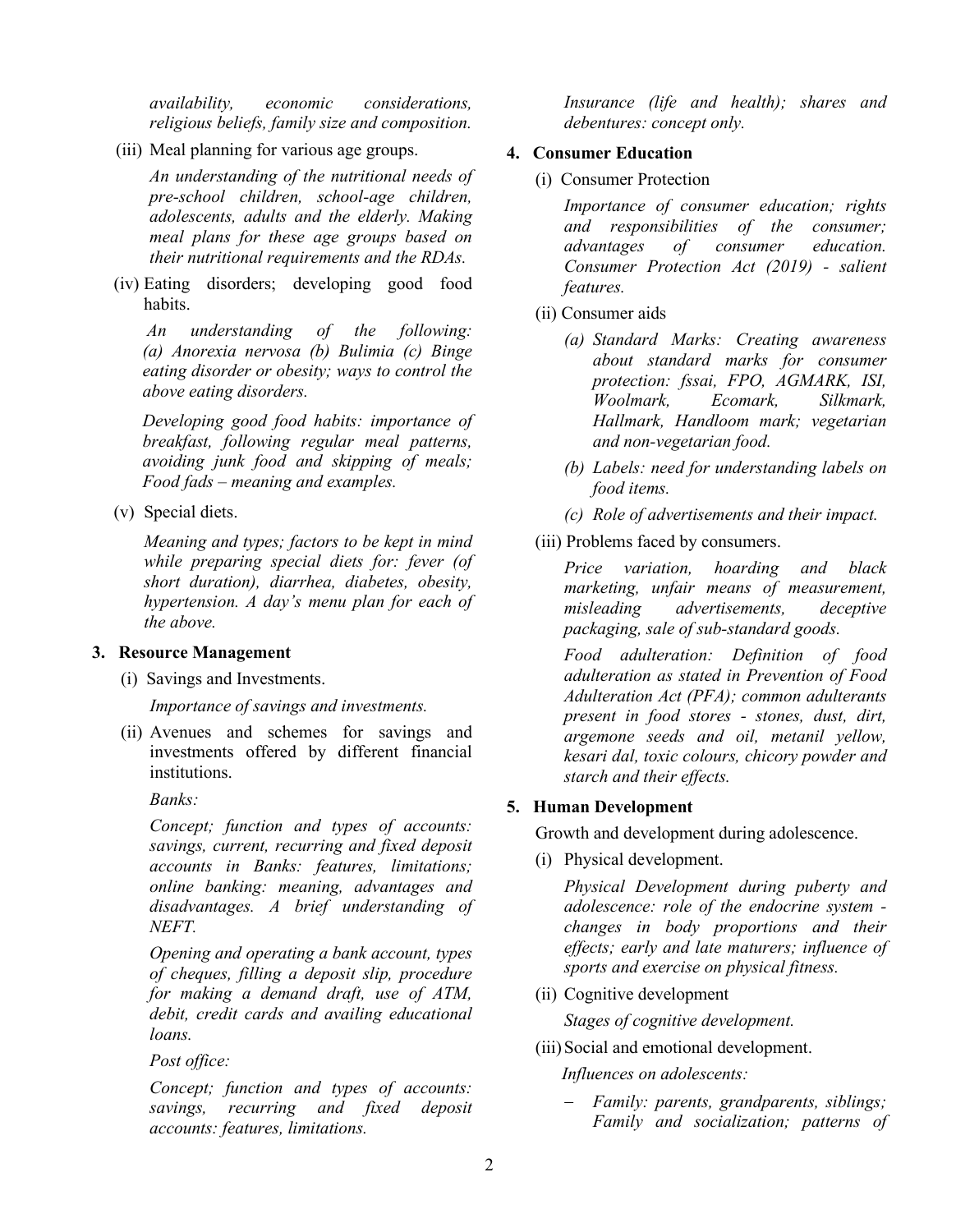*parenting; development of gender roles and stereotypes.* 

- − *School and teachers: role of school and teachers in the social and emotional development of the adolescent.*
- − *Peers: development of peer relationships (positive and negative influences).*
- (iv) Issues and concerns of adolescents.

*Peer pressure, substance abuse (meaning, symptoms and treatment), sexual abuse; anger management, depression and suicidal tendencies. Preparation for career. Influence of social media.* 

(v) Perspectives on Adulthood.

*Adulthood: meaning and dimensions; Stages:*

- *Early adulthood - understanding and managing new responsibilities, career, marriage and family.*
- *Middle adulthood - physical and psychological changes.*
- *Late adulthood/ old age - (a) Health and wellness: physical, social, emotional, financial, recreational needs (b) Care for the elderly (at home and outside - old age homes); modification in lifestyle; preparation for retirement.*

*Increasing life expectancy and associated issues and concerns. Sensitising children towards the needs and care of the elderly.*

## **6. Traditional Textiles**

Traditional textiles: Classification - embroidered, woven, dyed, printed and painted.

(i) Embroidered textiles

*Chikankari, Phulkari, Kashidakari, Kantha, Kasuti, Kutch-Kathaiwar - origin, thread, colour, fabric, stitches, motifs, products.*

(ii) Woven textiles

*Baluchari, Chanderi, Kanjeevaram, Banarasi, Jamdani, Kani shawls - origin, characteristics, care and storage: origin, yarn, colours, motifs, products.*

(iii)Dyed textiles

*Bandhini, Patola, Ikat - origin, fibre or fabric, colours, motifs, products.*

(iv) Printed and painted textiles

*Kalamkari, Madhubani, Bagh, Dabu (Sanganer-Baghru print) - origin, technique, fabric, colours, motifs, products.*

## **7. Communication and Extension**

(i) Water safety

*Importance of potable drinking water for good health; simple methods of making water safe for drinking: boiling, filtering (traditional and modern technology), use of alum and chlorine.* 

(ii) Some National Programmes for Community Development.

*Scope and salient features of the Swachh Bharat Abhiyan and the Integrated Child Development Scheme (ICDS).*

## **PAPER II**

#### **PRACTICAL – 20 Marks**

This practical paper will consist of **two** sessions:

- (i) The Planning Session (1 hour)
- (ii) The Examination Session (3 hours)
- **(i) The Planning Session:** Candidates will be required to plan a **balanced menu** during the Planning Session, on any *one* from the two given options.

#### **(ii) The Examination Session:**

- (a) Candidates will be required to cook any two dishes from the menu planned during the Planning Session.
- (b) Candidates would also need to display the dishes prepared with a suitable table layout.

## *NOTE: Candidates will be required to exhibit different methods of cooking during the practical examination.*

(c) In addition, candidates will be required to design and develop a suitable label for a food item on *any one* of the two given options. **Candidates will be assessed on the design and content of the label.**

The label should include the following information: *nutritive content, net content, use of additives and preservatives if any, manufacturing and expiry date /best before dates, instructions of use, MRP,*